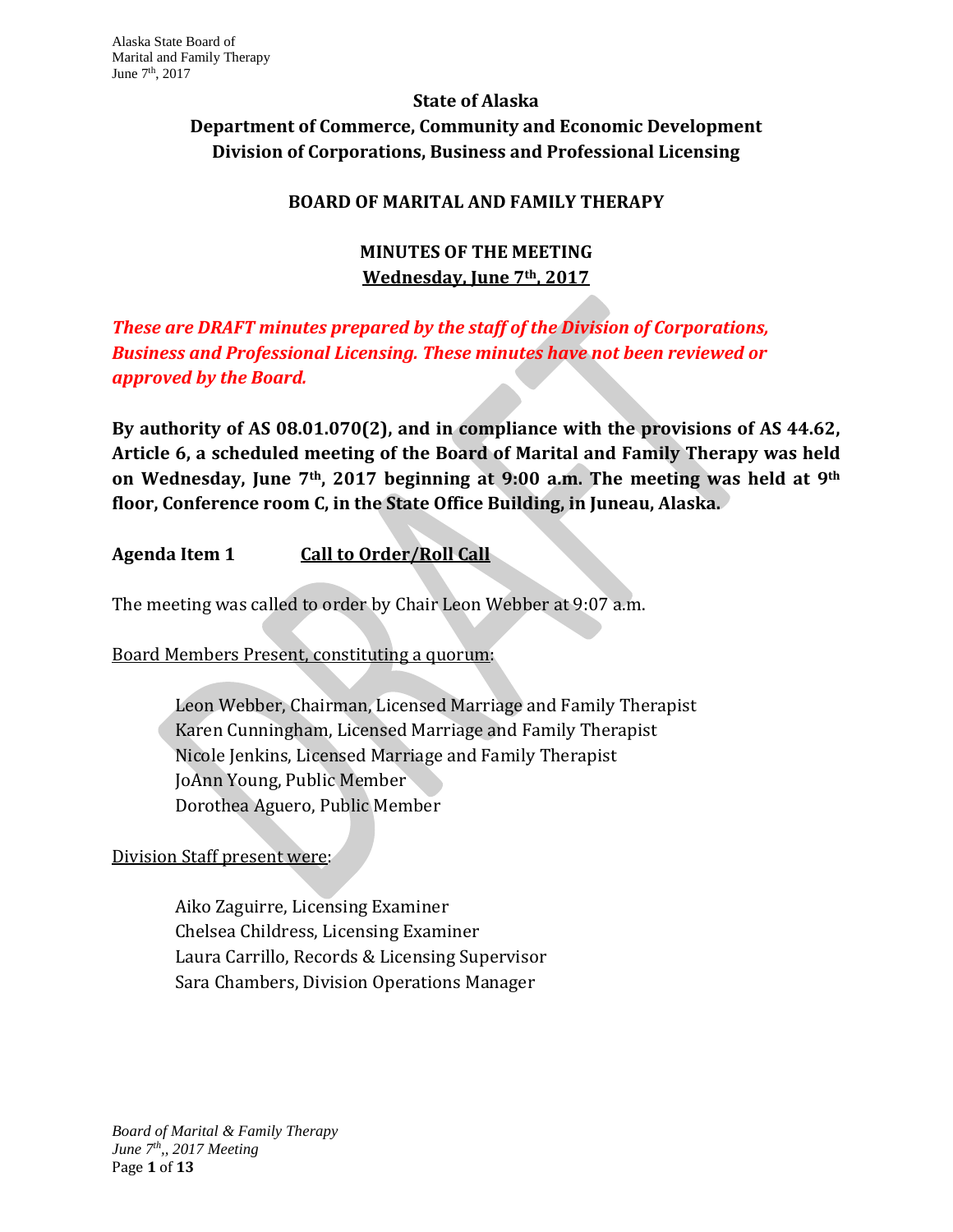#### Agenda Item 2 **Review Agenda Property Example 2 EXECUTE:** 9:08 a.m.

The Board reviewed their meeting agenda. Mr. Webber noted he would like to add a topic for discussion under "Old Business – Regulations Project Update" at 10:30 a.m. regarding adopting the AAMFT Code of Ethics.

Chair, Mr. Webber also wanted to recognize the service of the outgoing Board members, Kennith McCarty and Linda King before the end of the meeting.

**On a motion duly made by JoAnn Young, seconded by Nicole Jenkins, and approved unanimously, it was**

**RESOLVED to accept the agenda as amended.**

**Agenda Item 3 Review Minutes Time: 9:10 a.m.**

After reviewing the agenda, the Board proceeded to review the meeting minutes, starting with January 27<sup>th</sup>, 2017.

Ms. Carrillo commented on the credentials for Ashley Winslow listed as present from the public on page 11 of the minutes. Ms. Carrillo noted the text should read:

*Present from the Public:*

*Ashley Winslow, Licensed Marital and Family Therapist (via teleconference)*

Ms. Aguero commented on the spelling of her name on page 14 of the minutes. Ms. Aguero noted the text should read:

*On a motion duly made by Dorothea Aguero, seconded by JoAnn Young and approved unanimously, it was:*

*RESOLVED to approve a one-time exemption to Liz Lorraine to meet her faceto-face CEU requirements provided that the she completes all of the CEUs hours for the 2015-2016 renewal period, both live and non-live by May 1st, 2017. Ms. Lorraine must submit the license renewal application by February 20th, 2017, and will be under temporary privileges until she submits all the required CEUs on or before May 1st, 2017.*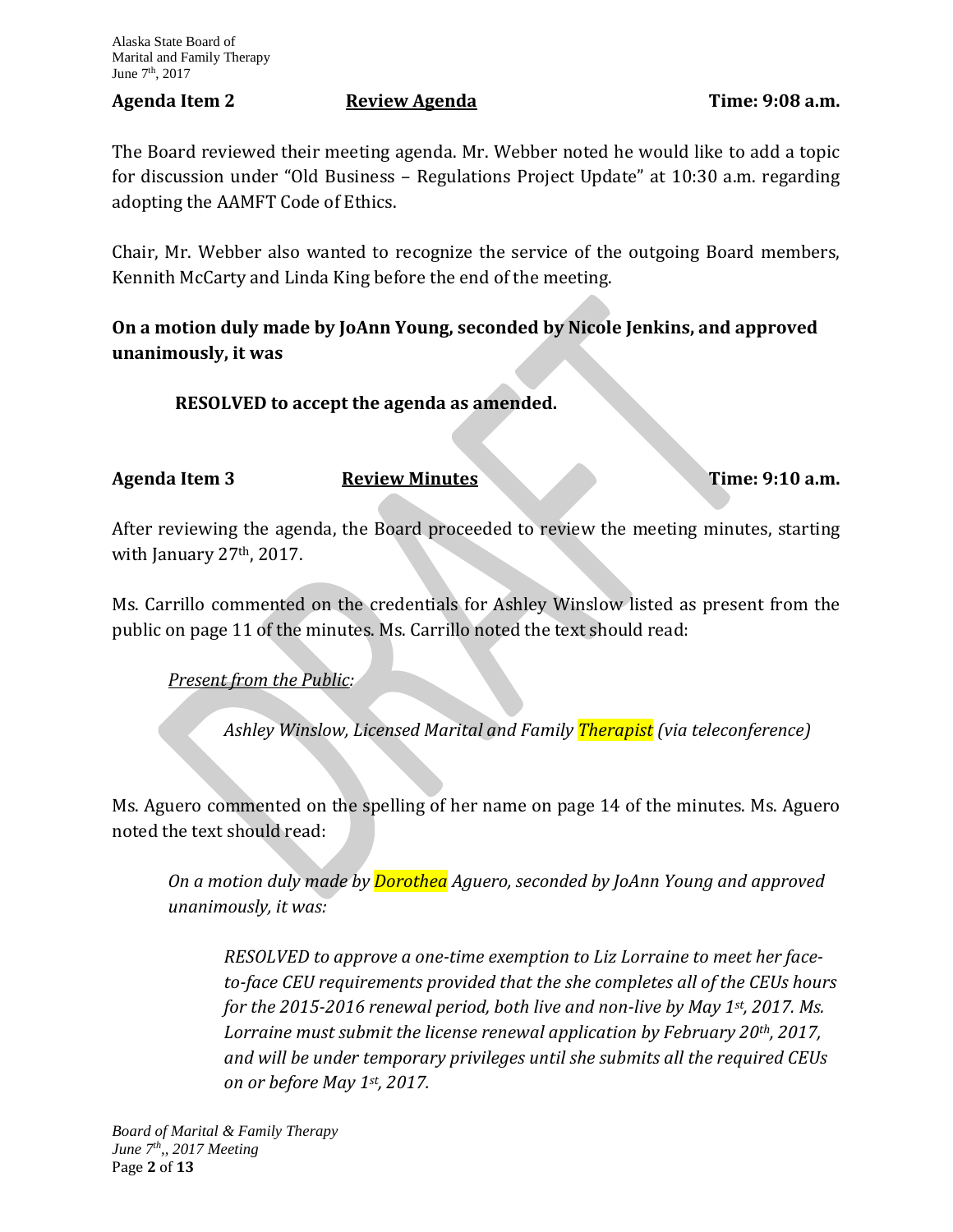At 9:38 a.m., while reviewing the January  $27<sup>th</sup>$  meeting minutes, there was discussion on the drafted continuing education course approval language. Ms. Carrillo commented that there was a request to add specific language for an 'applicant' definition, and the Board needs to clarify who an applicant is and to include a definition in the language currently drafted. Ms. Carrillo also noted there needs to be a clear stance on what constitutes an applicant to submit a CE approval request.

After some discussion, the Board noted the applicant may be a provider if a licensee, program, school, etc. Ms. Aguero commented on adding language to include "of a proposed CEU course".

Ms. Childress presented the following verbiage to the Board: *(f) For the purposes of this section, an "applicant" is defined as a licensee, provider, or sponsor of a proposed CEU course.*

**On a motion duly made by Nicole Jenkins, seconded by Joann Young, and approved unanimously, it was**

**RESOLVED to approve to add to the current continuing education regulation proposal 12 AAC 19.350 to read:** 

**12 AAC 19.350. Application of providers for continuing education course approval. (a) Except as provided in 12 AAC 19.310, to be approved by the Board to meet the continuing education requirements of 12 AAC 19.320, an applicant for continuing education course approval shall submit to the board, not less than seven days before the date of the proposed program presentation date,**

- **(1)a completed application on the form provided by the department;**
- **(2)the continuing education course approval fee specified in 12 AAC 02.242;**
- **(3)the name of the course provider;**
- **(4)a complete course description, including the course title and a description of the learning objectives;**
- **(5)a course syllabus; and**
- **(6)an outline of the major topic covered by the course and the number of classroom hours allowed for each topic.**

**(b) Approval of continuing education course under this section is valid until December 31 of the next even numbered year.**

**(c) An applicant who has a change in condition required under (a)(3)\_(6) of this section during the approval period described in (b) of this section must reapply to**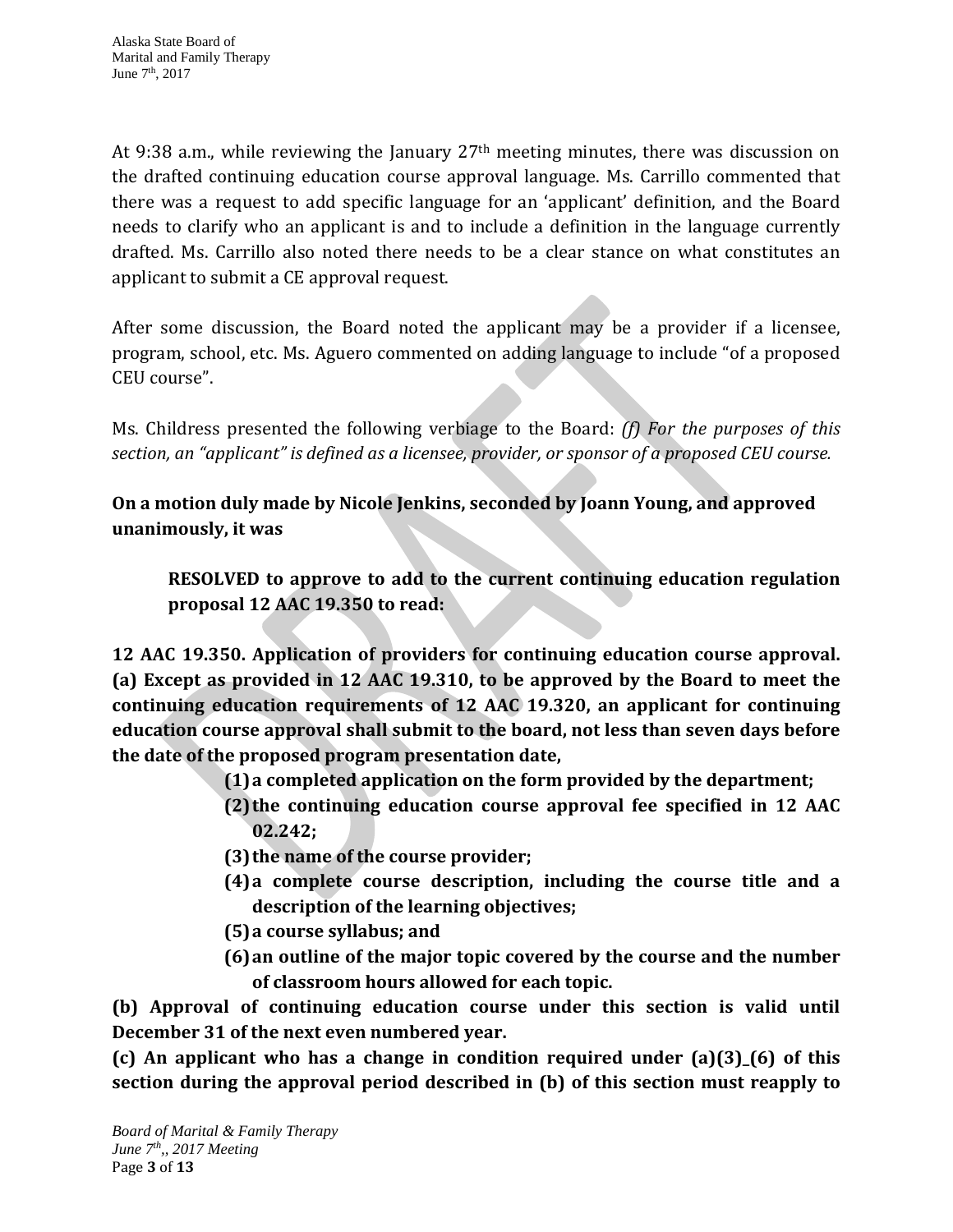**the board for continuing education credit approval not later than seven days after the course is presented.**

**(d) The applicant shall keep records of attendance of all courses provided for a minimum of two years after the expiration date of the approved course, and may be audited at the discretion of the board.**

**(e) Exemption of the continuing education fee requirements are: American Association of Marital and Family Therapy, Alaska Association of Marital and Family Therapy, and the State of Alaska.**

**(f) For the purposes of this section, an "applicant" is defined as a licensee, provider, or sponsor of a proposed CEU course.**

## **Authority: AS 08.63.050 AS 08.63.100**

After discussion and adopting language for the current continuing education regulation proposal 12 AAC 19.350, the Board proceeded to review the February 24th, 2017 meeting minutes at 9:42 a.m.

Ms. Jenkins commented on the meeting date listed on page 27. Ms. Jenkins noted the text should read:

*By authority of AS 08.01.070(2), and in compliance with the provisions of AS 44.62, Article 6, a scheduled meeting of the Board of Marital and Family Therapy was held on Friday, February 24th, 2017 beginning at 9:00 a.m. via teleconference.*

Additionally, Ms. Jenkins noted incorrect spelling on page 32 of the minutes, and that the text should read:

*Chair, Mr. Webber reiterated that the Board would like to specify that: 1) only providers may apply for continuing education course approval; and 2) that the American Association of Marital and Family Therapy, Alaska Association of Marital and Family Therapy, and State of Alaska agencies will be exempted from submitting an application and fees, when and if such fees are implemented.*

Mr. Webber commented on the spelling on page 32 of the minutes. Mr. Webber noted the text for drafted 12 AAC 19.350(a)(4) should read:

*12 AAC 19.350. Application of providers for continuing education course approval. (a) Except as provided in 12 AAC 19.310, to be approved by the Board to meet the continuing education requirements of 12 AAC 19.320, an applicant for continuing*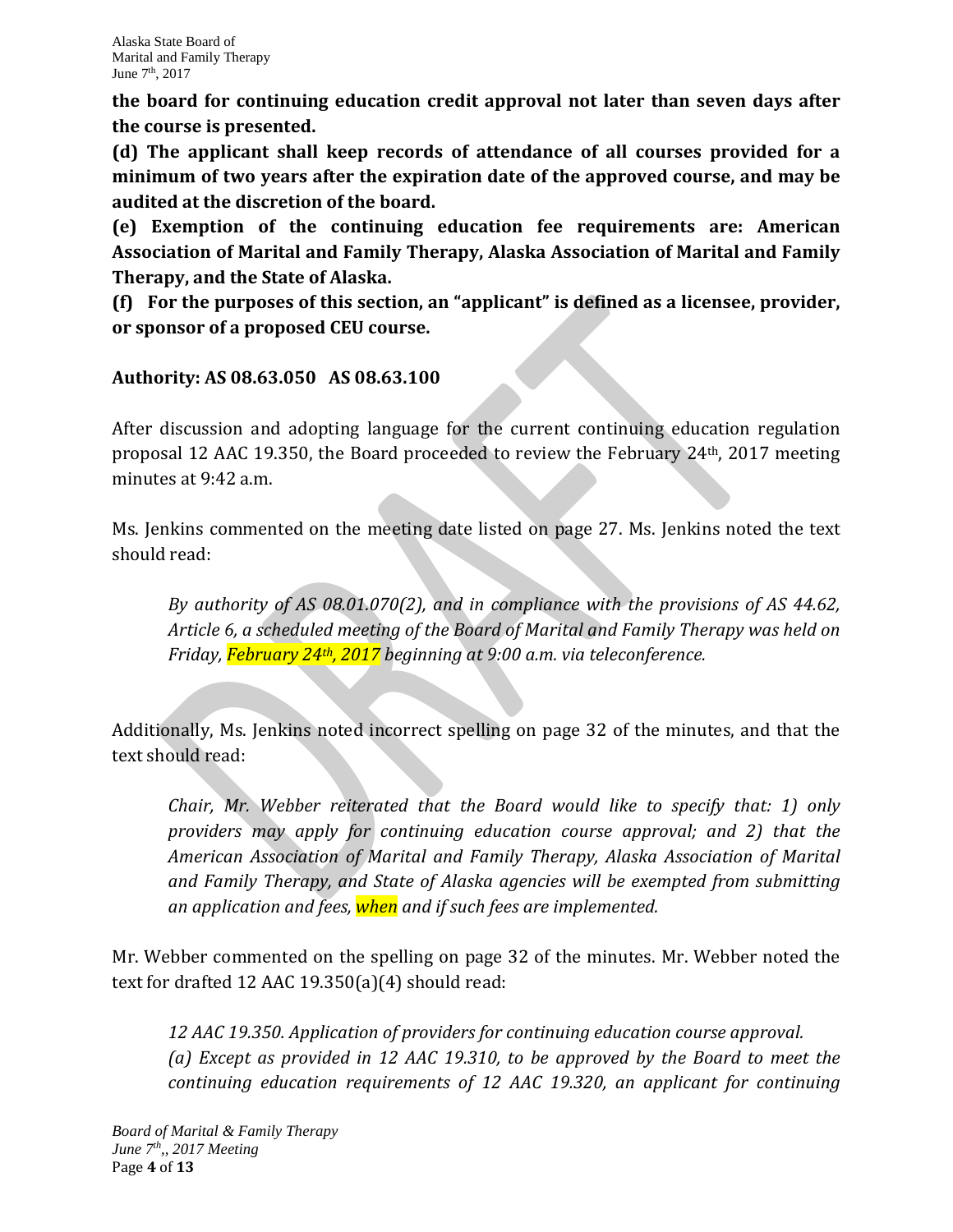*education course approval shall submit to the board, not less than seven days before the date of the proposed program presentation date,*

- *(7) a completed application on the form provided by the department;*
- *(8) the continuing education course approval fee specified in 12 AAC 02.242;*
- *(9) the name of the course provider;*
- *(10) a complete course description, including the course title and a description of the learning objectives;*
- *(11) a course syllabus; and*
- *(12) an outline of the major topic covered by the course and the number of classroom hours allowed for each topic.*

*(b) Approval of continuing education course under this section is valid until December 31 of the next even numbered year.*

*(c) An applicant who has a change in condition required under (a)(3)\_(6) of this section during the approval period described in (b) of this section must reapply to the board for continuing education credit approval not later than seven days after the course is presented.*

*(d) The applicant shall keep records of attendance of all courses provided for a minimum of two years after the expiration date of the approved course, and may be audited at the discretion of the board.*

Ms. Aguero commented on the spelling on page 35 of the minutes. Ms. Aguero noted the text listed mid-paragraph under the drafted language for the Scope of Teletherapy Practice should read:

*AS. 08.63\_\_\_\_\_\_(new section) Scope of Teletherapy Practice.*

*Services offered by licensees of this Board across a distance by electronic means fall within the jurisdiction of the Board as with traditional, face-to-face services described in this chapter. AS 08.63 and 12 AAC 19 will apply to these services. Teletherapy or technology-assisted services refers to the scope of marriage and family therapy practice of diagnosis, evaluation, consultation, intervention, and treatment of behavioral, social, and interpersonal disorders through synchronous or asynchronous two-way electronic communication, including but not limited to telephone, videoconferencing, email, text, instant messaging, and social media.* 

**On a motion duly made by Nicole Jenkins, seconded by Joann Young, and approved unanimously, it was**

**RESOLVED to accept the January 27th, 2017 and February 24th, 2017 minutes as amended.**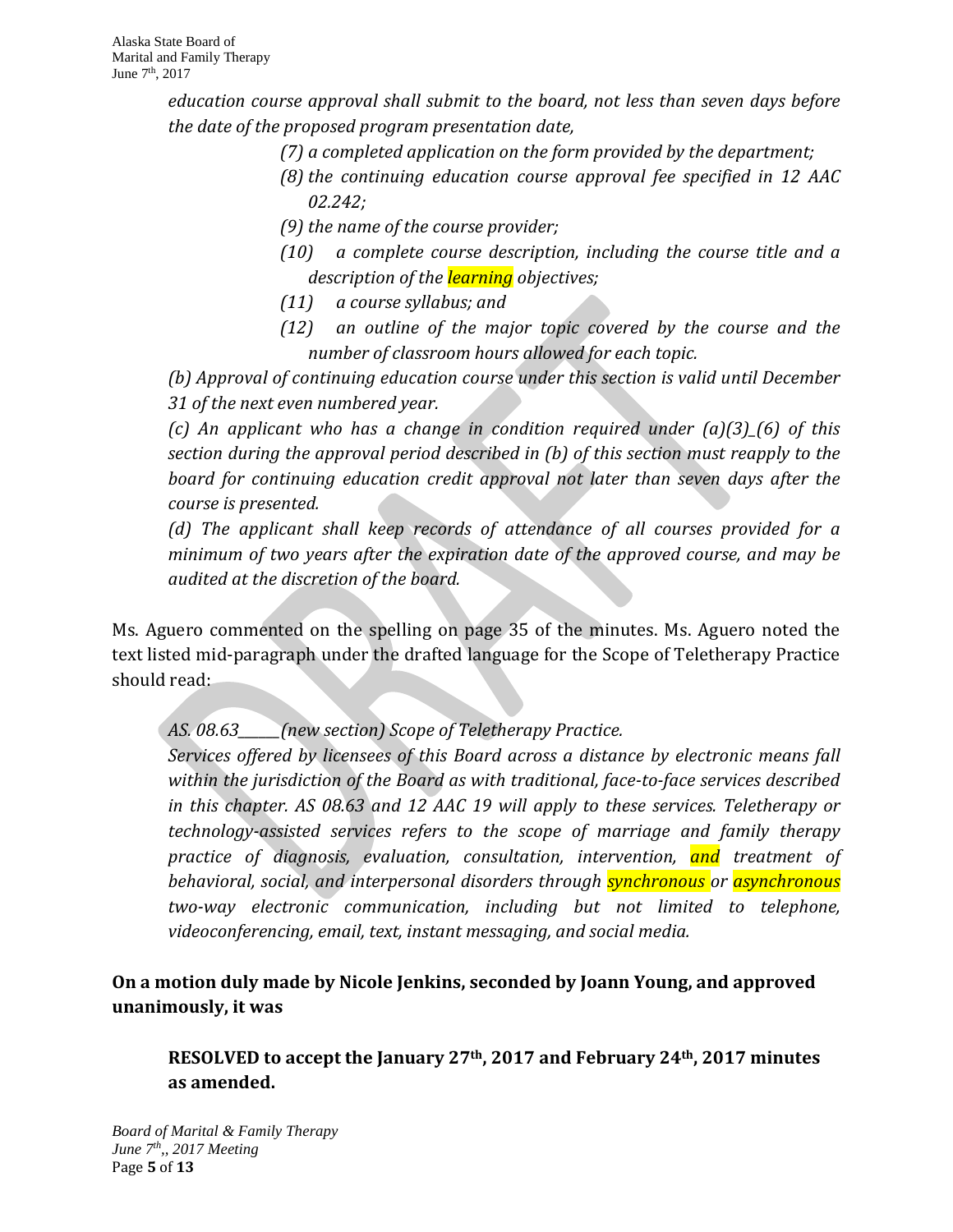#### Agenda Item 4 **Ethics Report Example 2:49 a.m.**

There were no ethics to report.

## Agenda Item 5 **New Board Members New Board Members Time: 9:50 a.m.**

With no ethics violations to report, the Board moved to the next item on the agenda, New Board Members.

Chairperson Mr. Webber started the conversation by noting information on the state crisis, and wanting to show appreciation to the licensing examiners. Mr. Webber noted how fortunate the Board is to have experienced and knowledgeable individuals working with this board.

Moving on, Mr. Webber thanked the new members for volunteering to serve on the Board. Mr. Webber commented on a few general rules as board members, and how the Board is ultimately there for public protection. Mr. Webber noted that, while they are a selfsufficient board, they are still mixed in with the budget crunch and restrictions.

Each member proceeded to introduce themselves and provided some information about their experience and interest in the Board to get acquainted with each other.

**Agenda Item 7 Investigative Report Time: 10:10 a.m.**

*Jeannette Akers, Investigator entered the room at 10:10 a.m. Jeannette Akers, Investigator left the room at 10:13 a.m.*

Ms. Akers, provided the Board with her investigative report. Ms. Akers reported that there were no open matters. Ms. Akers added that for the period of January 19, 2017 through May 18<sup>th</sup>, 2017, there were no matters opened or closed. Additionally, no matters remain on-going. With the information provided, the Board was delighted to hear the current stance of the Board in terms of legal matters.

Chairperson, Mr. Webber commented on the requirements for the MFT's previous sunset audit, which noted the board needed to work more closely with investigations, and commended the teamwork between the Board, administrative staff and the investigative unit, noting that this helps in decreasing the Board's expenses with cutting down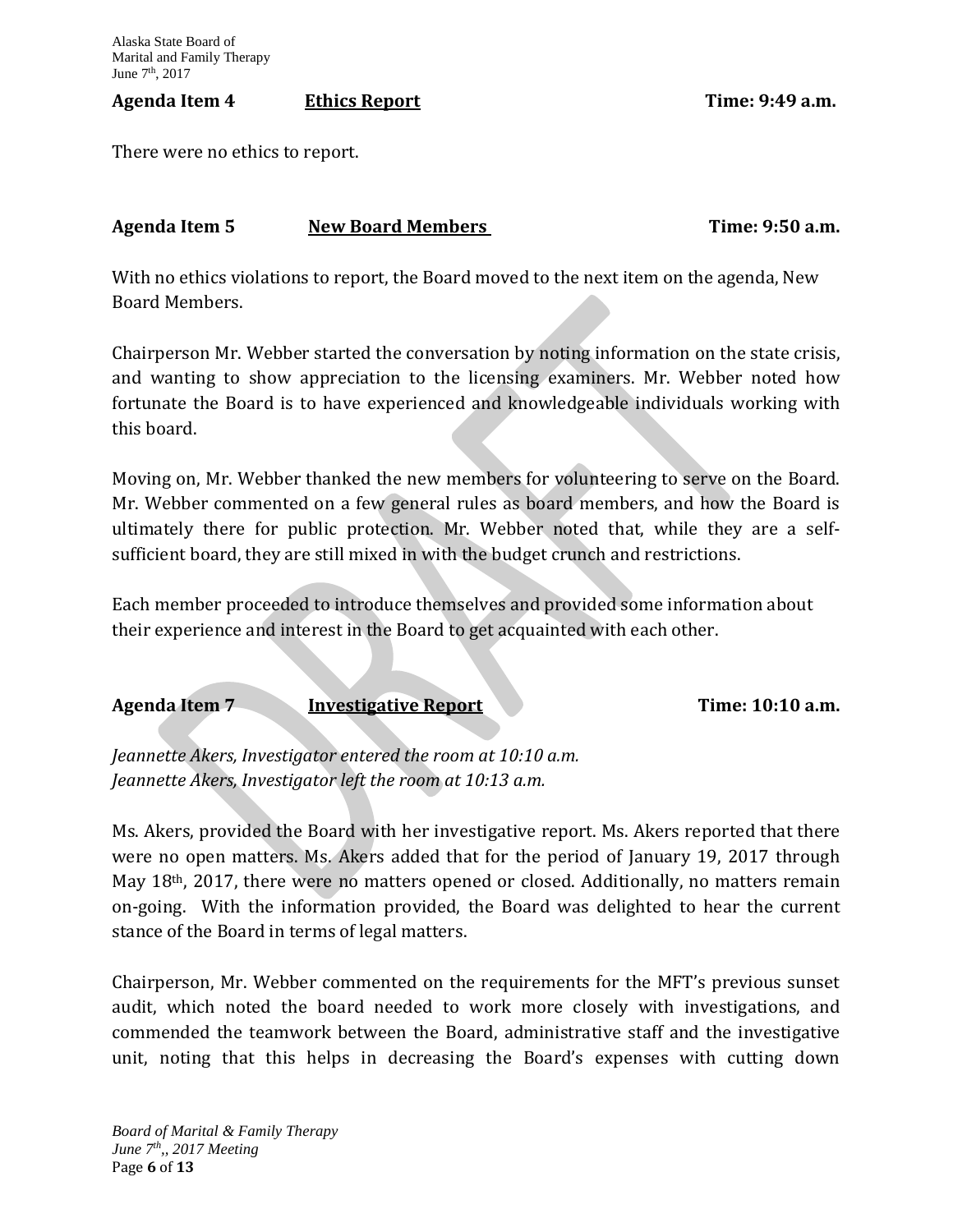investigative costs. Mr. Webber extended a special thank you to the investigative unit for preventing the Board from incurring a \$100K investigation expense.

Ms. Akers asked the Board if they had any further questions. With no further questions presented, Ms. Akers concluded her investigative report, exiting at 10:13 a.m.

Chair, Leon Webber, called for a short break. *Off the record at 10:15 a.m. Back on the record at 10:28 a.m.*

#### **Agenda Item 6 Board Business Time: 10:38 a.m.**

After the investigative report, the Board moved to the next item on the agenda, Board Business.

#### Application Review:

The Board reviewed the application submitted by Shawnmarie Carpenter, who was applying for a Marital and Family Therapy Approved Supervisor License.

**On a motion duly made by Nicole Jenkins, seconded by JoAnn Young and approved unanimously, it was:**

# **RESOLVED to approve Shawnmarie Carpenter for a Marital and Family Therapy Approved Supervisor License.**

The Board reviewed the application submitted by Dennis Eames, who was applying for a Marital and Family Therapy Approved Supervisor License.

**On a motion duly made by Karen Cunningham, seconded by JoAnn Young and approved unanimously, it was:**

## **RESOLVED to approve Dennis Eames for a Marital and Family Therapy Approved Supervisor License.**

#### CE Applications:

With no additional applications for review, Mr. Webber moved on to continuing education applications, with which there was one application for review.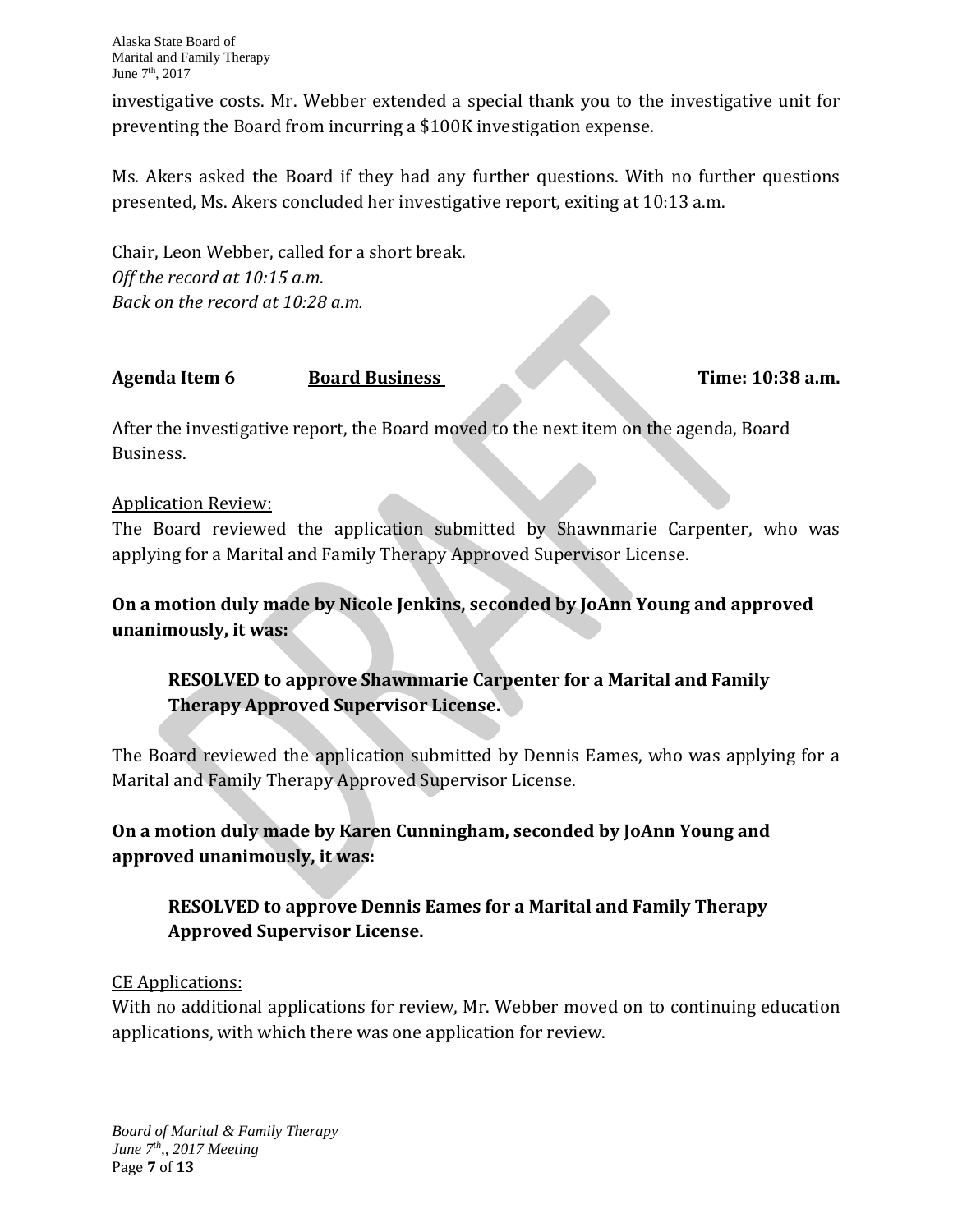**On a motion duly made by JoAnn Young, seconded by Dorothea Aguero and approved unanimously, it was:**

**RESOLVED to approve course #15983, "Child, Adolescent and Family Behavioral Health / Early Childhood Mental Health Institute", offered by the Division of Behavioral Health - Office of Childrens Services, submitted on behalf of Kacea Bjork, LPC for a total of 31.5 credit hours.** 

#### Renewal Audits:

With no additional applications for review, Mr. Webber moved on to Renewal Audits, with which there were 8 packets for review. Ms. Jenkins noted her vote as recuse, as she has submitted an audit included for review.

# **On a motion duly made by Joann Young, seconded by Karen Cunningham and approved unanimously, it was:**

# **RESOLVED to approve the following 2016 Renewal Audits:**

Richard Kurtz Kennith McCarty Elsita Kirchner Marilou Laisnez Karen Graber Kirk Ninck Roberta Downey

# **On a motion duly made by Joann Young, seconded by Karen Cunningham and approved by majority, it was:**

# **RESOLVED to approve the 2016 Renewal Audit submitted by Nicole Jenkins.**

## Report of Contact:

With no further discussions regarding CE applications, the Board moved to the next item under Board Business: Report of Contact.

The Board noted no new Report of Contacts were present.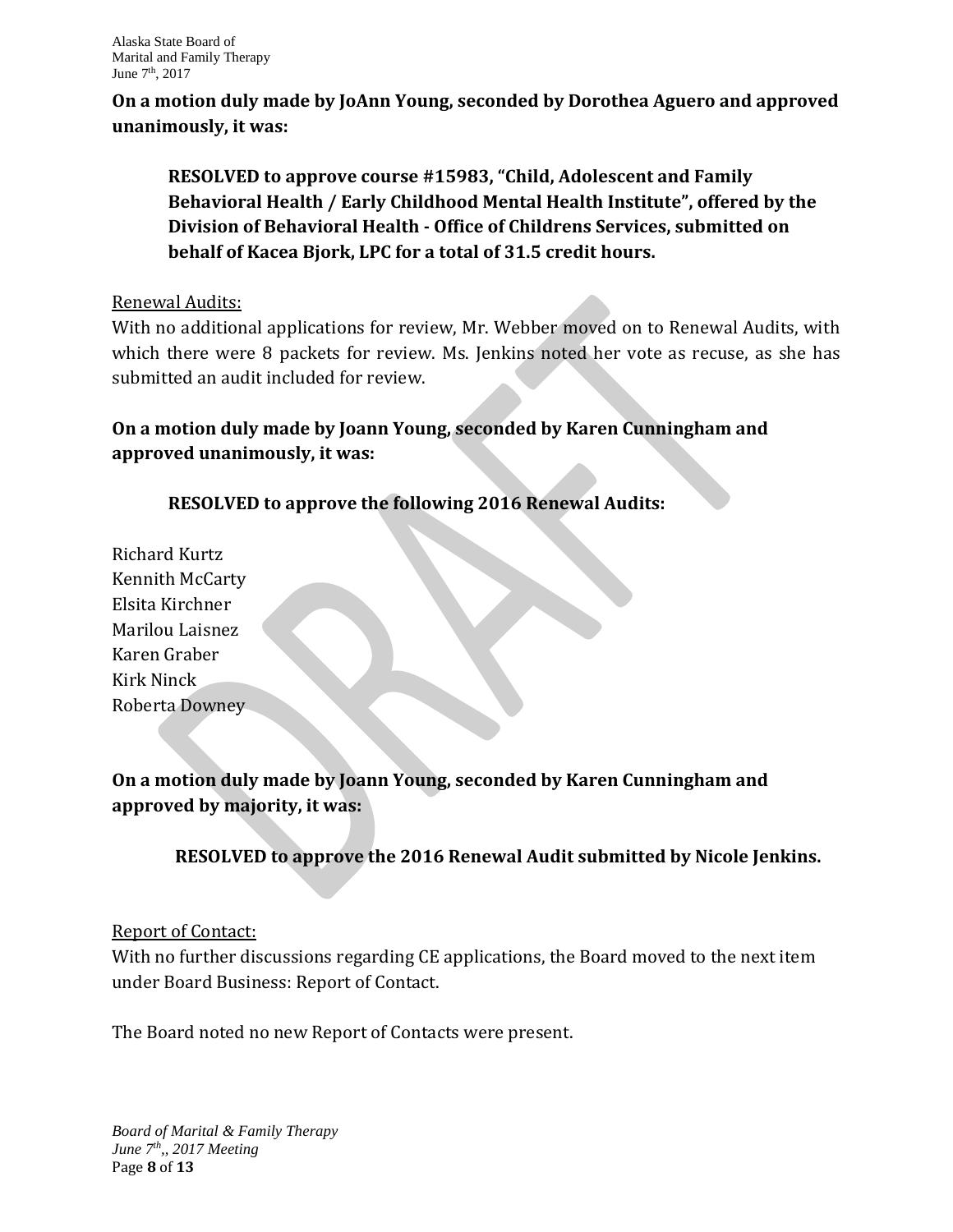Alaska State Board of Marital and Family Therapy June 7th, 2017

#### Review Goals and Objectives:

Licensing Examiner, Aiko Zaguirre commented on the goals and objectives enclosed in the board book. Ms. Zaguirre noted the enclosed copy was not updated, but the Board may update them later on to include in the annual report.

#### **Agenda Item 8 Old Business Time: 11:13 a.m.**

With no discussion pertaining to the Board's Goals and Objectives, the Board moved to discussing Old Business.

#### Regulations Project Update:

Ms. Zaguirre informed the Board that the Regulations Specialist, Jun Maiquis was out sick for the day, however, she discussed the information needed from the Board prior to him being out of the office. Ms. Zaguirre noted the Board must clarify information in the drafted regulations for Teletherapy and Continuing Education.

The language for the CE Draft was discussed during the minutes review. The Board motioned to accept language drafted to include the definition of an "applicant."

Additional clarification for section (f) listed under the draft PROVIDING TECHNOLOGY ASSISTED DISTANCE PROFESSIONAL SERVICES was requested. Section (f) indicates that licensees are encouraged to review the AMFTRB guidelines, and that they will be published on the Board's website. However, Ms. Zaguirre noted she was unable to find the AMFTRB Guidelines on both the Board's website and the AMFTRB website.

## **TASK: Mr. Webber will look into this matter and email Ms. Zaguirre or Ms. Childress upon discovery.**

#### **Agenda Item 10 Budget Report/Division Updates Time: 1:30 p.m.**

*Sara Chambers, Division Operations Manager, entered the room at 11:17 a.m. Sara Chambers, Division Operations Manager, left the room at 11:39 a.m.*

Sara Chambers acknowledged Mr. Webber's email regarding the possibility of a New Board Member Orientation. Ms. Chambers noted the Division has published a New Board Member Training Manual as a great resource for new board members, and that any feedback or questions regarding the training manual are welcome.

Ms. Chambers addressed the FY17  $1<sup>st</sup>$  –  $3<sup>rd</sup>$  quarter report and informed the Board that their licensing revenue was at \$64,550 with an ending cumulative surplus of \$68,226. Ms.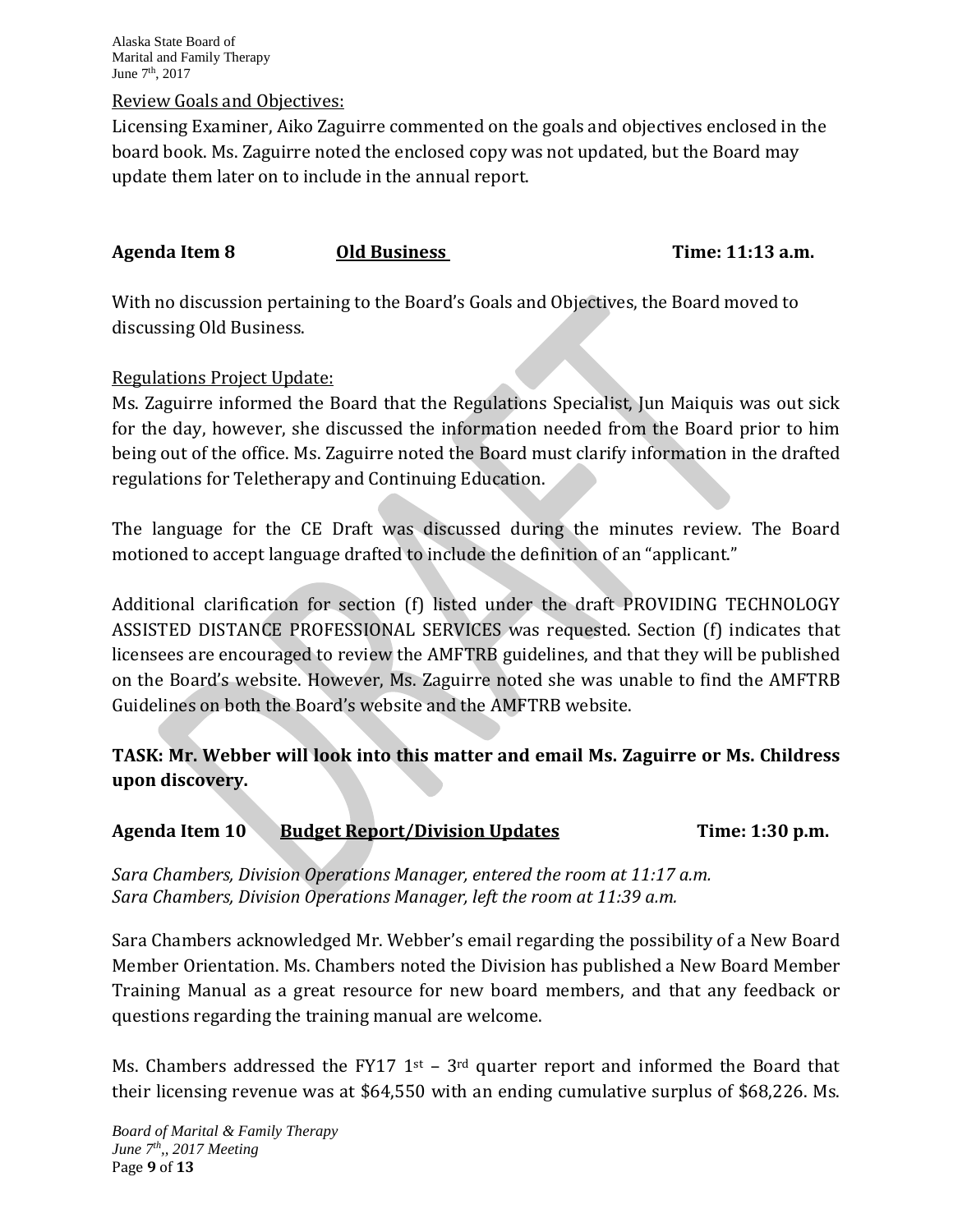Chambers informed the board that the 4th quarter report is slightly delayed to finalize and reconcile due to the appropriation period, and that the reports should be ready early-fall.

Mr. Webber expressed his appreciation and thanks to Martha Hewlett. Mr. Webber noted she provided guidance to the Board during the last fee analysis, giving the Board additional knowledge to make informed financial decisions, providing further stability for licensees.

**Agenda Item 9 Continuing Education Exemption Time: 11:39 a.m.**

Ms. Zaguirre commented on the documentation enclosed with the Board Book and provided minimal background for the new Board Members.

**On a motion duly made by JoAnn Young, seconded by Dorothea Aguero and approved unanimously, it was:**

**RESOLVED to approve the CE Consent Agreement Decision and Order signed by Division Director Janey Hovenden for Liz Lorraine, and the documentation received by Liz Lorraine for the completion of the 16 remedial CEs requested.**

# Agenda Item 12 **New Business** Time: 11:47 p.m.

With additional time for Board Business before Lunch, Mr. Webber moved to the next item on the agenda, Administrative Business.

## Annual Report:

Mr. Webber asked if there were any volunteers to help with the Annual Report. Nicole Jenkins volunteered to help Mr. Webber.

## Legislative Audit:

Mr. Webber informed the new board members about a topic discovered by the auditors for the limitations to supervision, and the issue regarding individuals obtaining out of state unlicensed supervision. Ms. Zaguirre commented that they are approaching the end of the audit process. Ms. Zaguirre informed the Board that, with Ms. Childress recently transitioning with the MFT Board, contact with the auditors has mostly been with herself and Ms. Carrillo. Ms. Zaguirre noted they are expecting to finish before the end of the year.

## Military License:

*Board of Marital & Family Therapy June 7th,, 2017 Meeting* Page **10** of **13**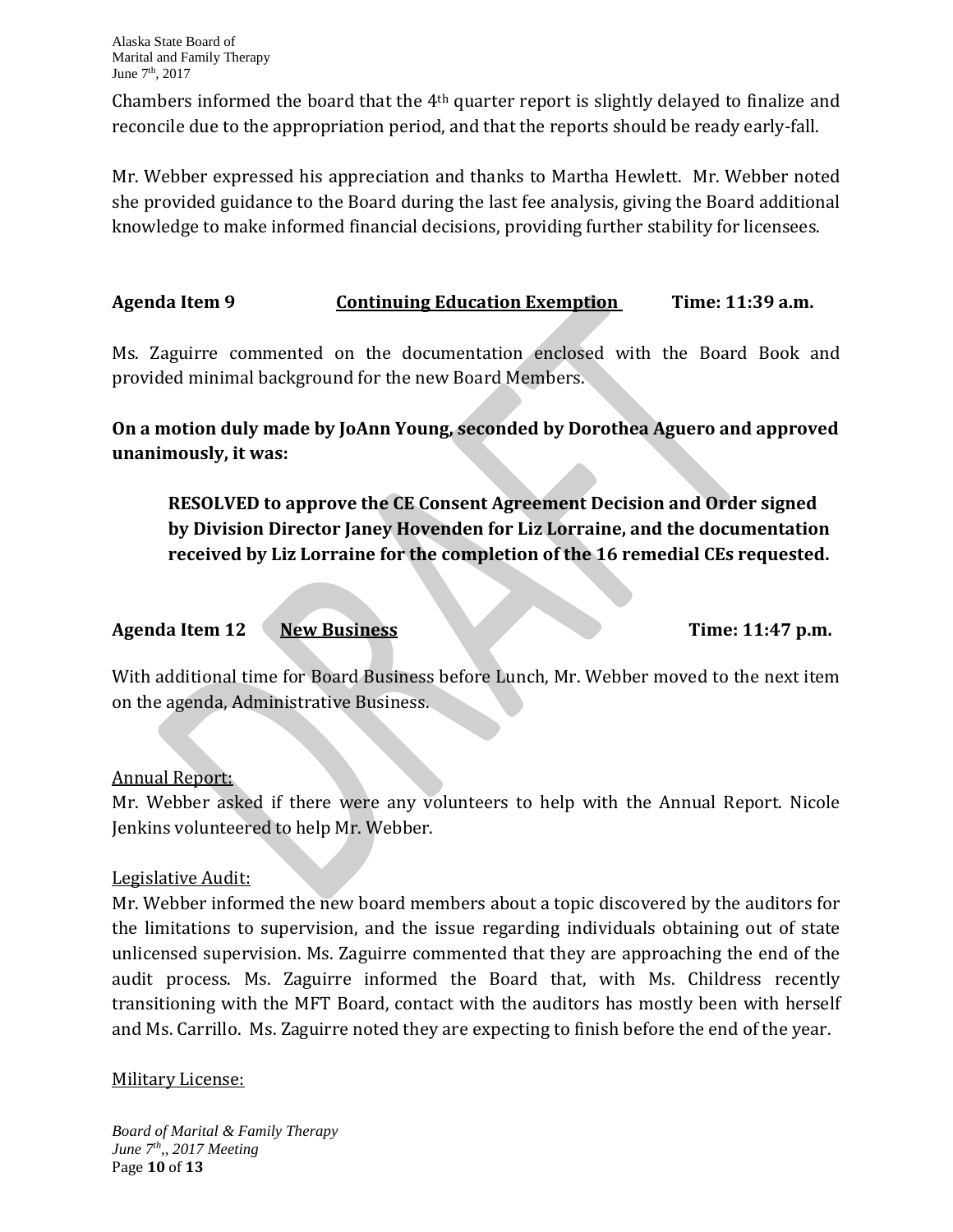The Board has had discussion regarding military licensing and providing an option for expedited licensing. Ms. Zaguirre presented a previous case for the Board to review that was issued even though the licensee had lack of training. Ms. Zaguirre also presented the webpage on the AAMFT website including information for military licensing on pages 187- 190 of the Board Book.

## **TASK: Ms. Young volunteered to further research the topic of Military Licensing.**

Additionally, while discussing the military licensing, Ms. Zaguirre provided an update regarding the jurisprudence examination, and if an individual fails the exam. This topic has been investigated by licensing staff due to an applicant recently failing the exam. If an individual fails, he/she may challenge for an exam re-review by submitting an appeal for \$50.

| <b>Agenda Item 11</b>                                                       | Lunch                                                                                                                                                                                             | Time: 11:58 p.m. |
|-----------------------------------------------------------------------------|---------------------------------------------------------------------------------------------------------------------------------------------------------------------------------------------------|------------------|
| Off record at 11:58 a.m.<br>On record at 1:06 p.m.                          |                                                                                                                                                                                                   |                  |
| <b>Agenda Item 14</b>                                                       | <b>Administrative Business</b>                                                                                                                                                                    | Time: 11:41 a.m. |
| Upon return from lunch, the Board moved on with Administrative Business.    |                                                                                                                                                                                                   |                  |
| <b>Sign Wall Certificates and Meeting Minutes:</b><br><b>Agenda Item 13</b> | There were no certificates to be signed. Ms. Childress, after completing the revisions noted<br>under minutes review, will mail the minutes to Mr. Webber for signature.<br><b>Public Comment</b> | Time: 1:30 p.m.  |
| No persons present for public comment.                                      |                                                                                                                                                                                                   |                  |
| <b>Agenda Item 14</b>                                                       | <b>Administrative Business</b>                                                                                                                                                                    | Time: 11:41 a.m. |
| Business.                                                                   | With no persons present for public comment, the Board continued with Administrative                                                                                                               |                  |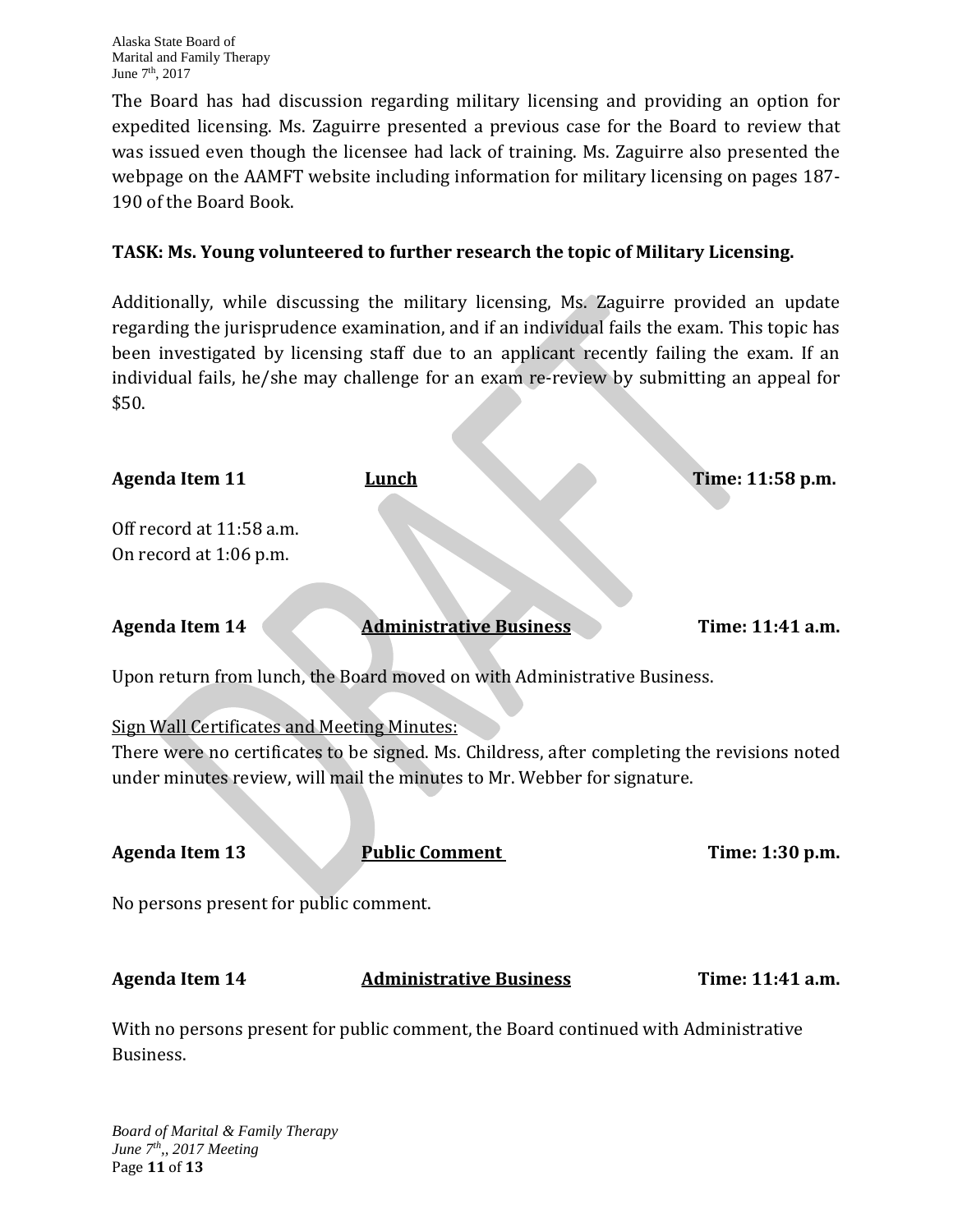Alaska State Board of Marital and Family Therapy June 7th, 2017

#### Next Meeting Dates:

The Board moved forward to setting their next meeting date. Upon discussion, the Board agreed upon a meeting October 25, 2017 and tentatively scheduled a meeting for January 18-19, 2018.

**On a motion duly made by JoAnn Young, seconded by Dorothea Aguero and approved unanimously, it was:**

**RESOLVED to meet on October 25th, 2017 and January 18-19, 2018 for regular board business.** 

#### Task List:

The Board reviewed the pending task lists from the January 27th, 2017 meeting.

Mr. Webber noted receipt of a letter from the Psychology Board regarding a Liaison, as well as the AAMFT. Mr. Webber also noted there should be a liaison for CLEAR. Ms. Jenkins volunteered to serve as liaison for the Psychology Board and the AAMFT, and Ms. Cunningham volunteered to serve as liaison for CLEAR.

The Board discussed assigning the Annual Report for completion – it was determined that Mr. Webber and Ms. Jenkins would meet to complete the Annual Report.

## **TASK: Mr. Webber and Ms. Jenkins will meet to complete the Annual Report, forwarding to the licensing examiner upon completion.**

Mr. Webber will send Ms. Childress a letter regarding the tasks assigned.

## **TASK: Ms. Childress will forward the task list as well as the letter from Mr. Webber to the Board.**

The Board discussed travel for the CLEAR conference, as well as the Citizen Advisory Committee. It was determined that Ms. Cunningham would attend the CLEAR Conference and Citizen Advisory Committee. Mr. Webber noted the importance of the AMFTRB, and the preference for attendance vs. attending the CLEAR Conference.

# **TASK: Mr. Webber will forward a letter to Ms. Childress to attach to the travel request showing the importance of attendance.**

Mr. Webber revisited the topic presented during the legislative audit for the limitations on supervision. Mr. Webber noted the supervision statute is unreasonable and that good